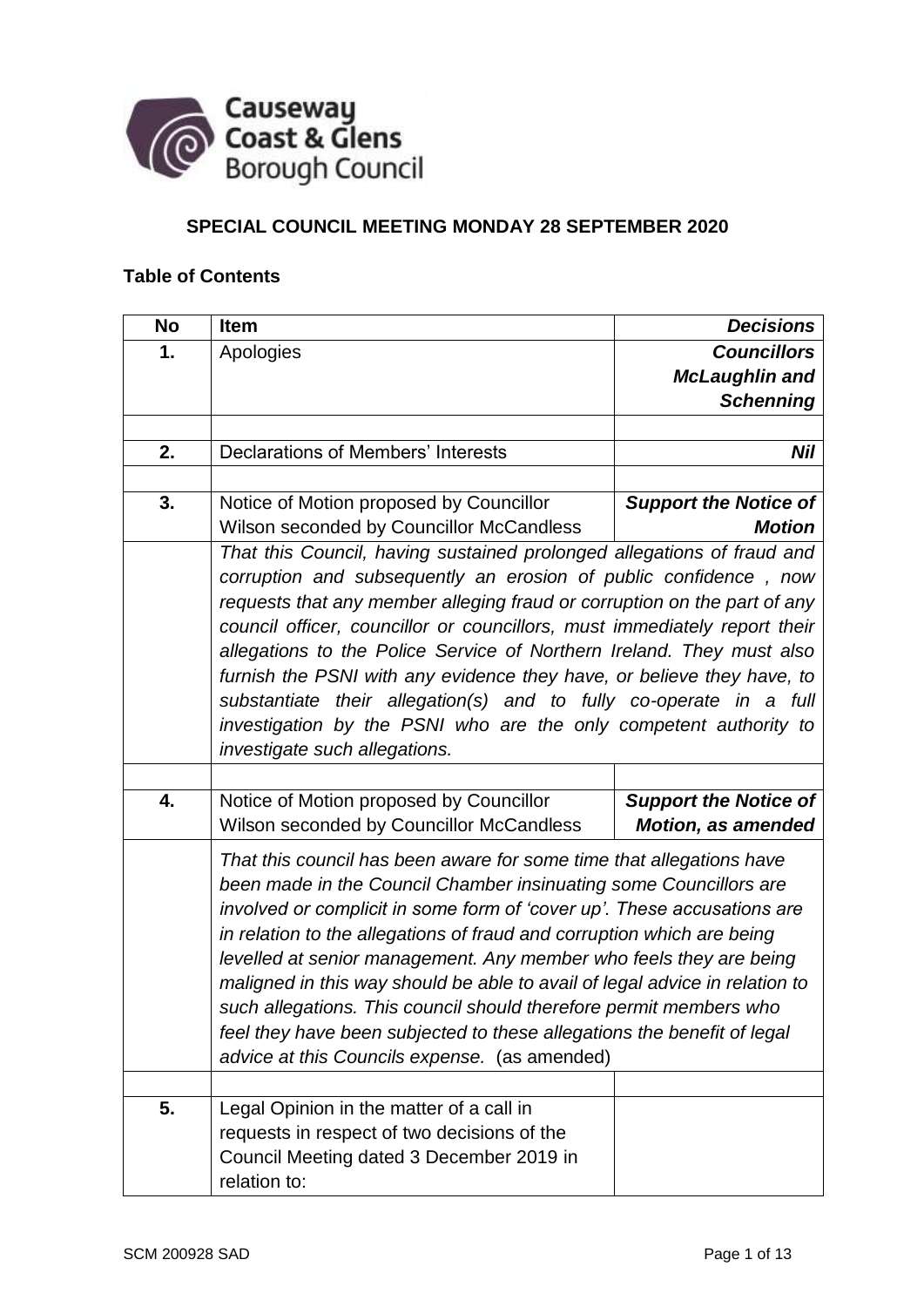|    | <b>5.1</b> That consideration is deferred to a Special | <b>Reconsideration of</b> |
|----|--------------------------------------------------------|---------------------------|
|    | Council Meeting; that Standing Orders are              | the decision LOST.        |
|    | waived to allow the Independent Member                 |                           |
|    | to address Council and G Ireland invited               |                           |
|    | to attend.                                             |                           |
|    | 5.2 That Council accept the report produced            | <b>Reconsideration of</b> |
|    | by Moore NI and the terms of Reference                 | the decision              |
|    | that they were working under, as set out.              | <b>CARRIED.</b>           |
|    |                                                        |                           |
| 6. | Legal Opinion in the matter of a call in request       |                           |
|    | in respect of a decision of the Council dated 4        |                           |
|    | February 2020 (opinion attached)                       |                           |
|    | this<br>That<br>Council<br>appoint<br>agrees<br>to     | <b>Reconsideration of</b> |
|    | consultants<br>independent<br>specialising<br>in       | the decision LOST.        |
|    | management assessment and takes immediate              |                           |
|    | steps to advertise, interview and appoint a fully      |                           |
|    | external independent forensic auditor. Such            |                           |
|    | consultants to prepare an independent report           |                           |
|    | and present to council within 3 months. This           |                           |
|    | review will look at performance review and             |                           |
|    | measures, at every level of the organisation a         |                           |
|    | root and branch review, in the interests of            |                           |
|    |                                                        |                           |
|    | transparency and public confidence                     |                           |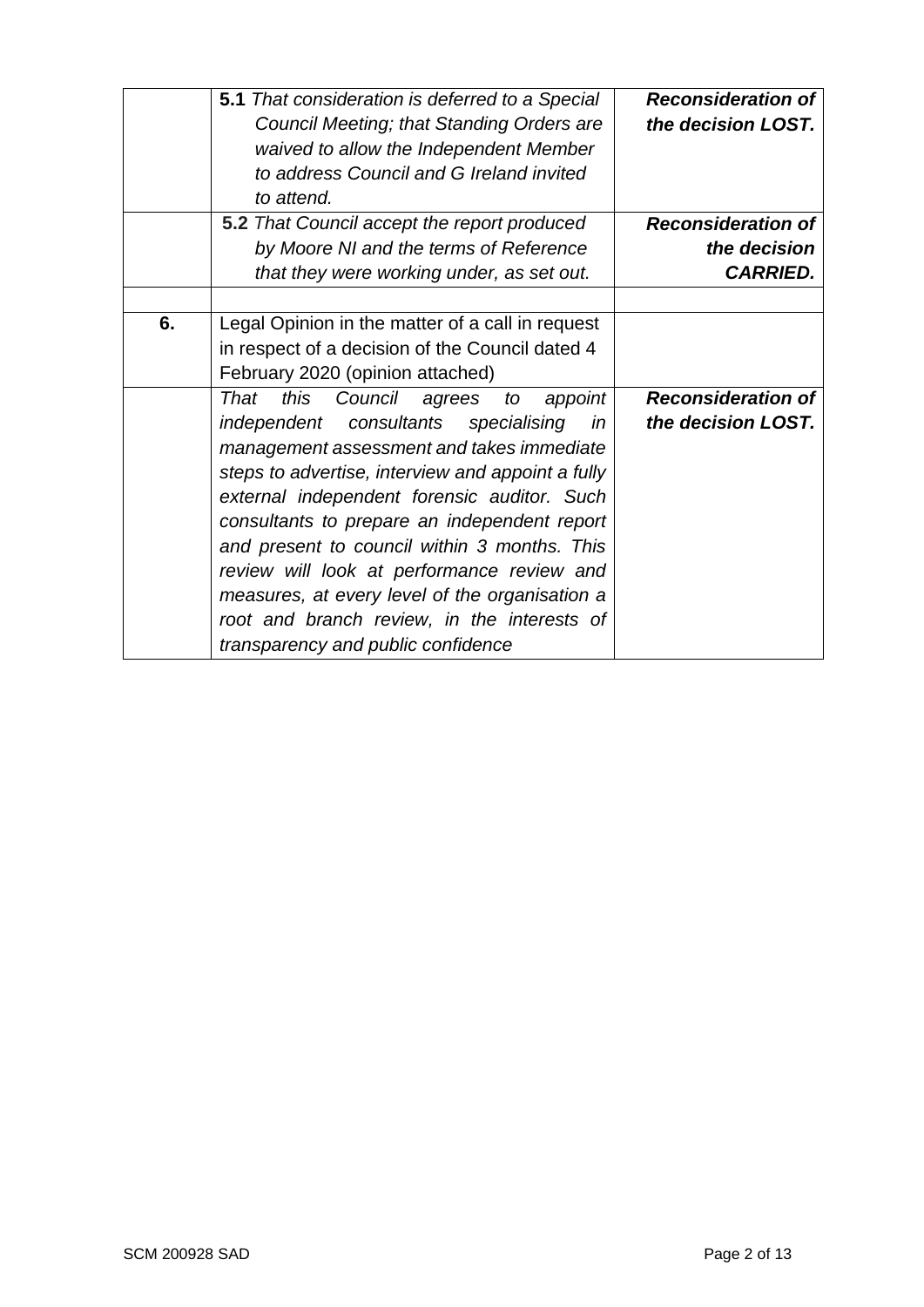# **MINUTES OF THE PROCEEDINGS OF THE SPECIAL COUNCIL MEETING HELD IN THE COUNCIL CHAMBER AND VIA VIDEO CONFERENCE ON MONDAY 28 SEPTEMBER 2020 AT 7.00PM**

| In the Chair                | : The Mayor, Alderman Fielding (C)                                                                                                                                                                                                                                                                                                                                                                               |
|-----------------------------|------------------------------------------------------------------------------------------------------------------------------------------------------------------------------------------------------------------------------------------------------------------------------------------------------------------------------------------------------------------------------------------------------------------|
| <b>Members Present</b>      | : Alderman Baird, Boyle, Duddy, Hillis, McCorkell,<br>McKeown, S McKillop and Robinson<br>(All Remote Attendance)                                                                                                                                                                                                                                                                                                |
|                             | Councillors Anderson, Bateson, Beattie, Callan, Chivers,<br>Dallat-O'Driscoll, Holmes, Hunter, Knight-McQuillan,<br>McAuley, McCandless, McCaw, McGlinchey, McGurk, MA<br>McKillop, McLean, McMullan, McQuillan, C McShane,<br>P McShane, Mulholland, Nicholl, Peacock, Quigley, Scott,<br>Wallace, Watton and Wilson<br>(All Remote Attendance)                                                                 |
| <b>Officers Present</b>     | : A McPeake, Director of Environmental Services (C)<br>R Baker, Director of Leisure & Development (C)<br>P Donaghy, Democratic Services and Central Services Manager (R)<br>S Duggan, Civic Support & Committee & Member Services Officer (C)                                                                                                                                                                    |
| In Attendance               | : A Ruddy, Audit, Risk & Governance Officer (R)<br>D Allen, Committee & Member Services Officer (R)<br>J Welsh, Head of Community & Culture (R) (Items 1-4 inclusive)<br>J Mills, Council Solicitor (R)<br>M Anyadike-Danes QC (R)<br>K Morgan QC (R)<br>C Campbell, Solicitor, Belfast City Council (R)<br>J Winfield, ICT Operations Manager<br>A Lennox, ICT Mobile Operations<br>C Thompson, ICT Officer (C) |
| <u>Key</u><br>$C =$ Chamber | Public (1no.) (R)<br>Press $(3 No)$ $(R)$                                                                                                                                                                                                                                                                                                                                                                        |

**R** = Remote

# **1. APOLOGIES**

Apologies were recorded for Alderman Finlay, Councillors McLaughlin and Schenning.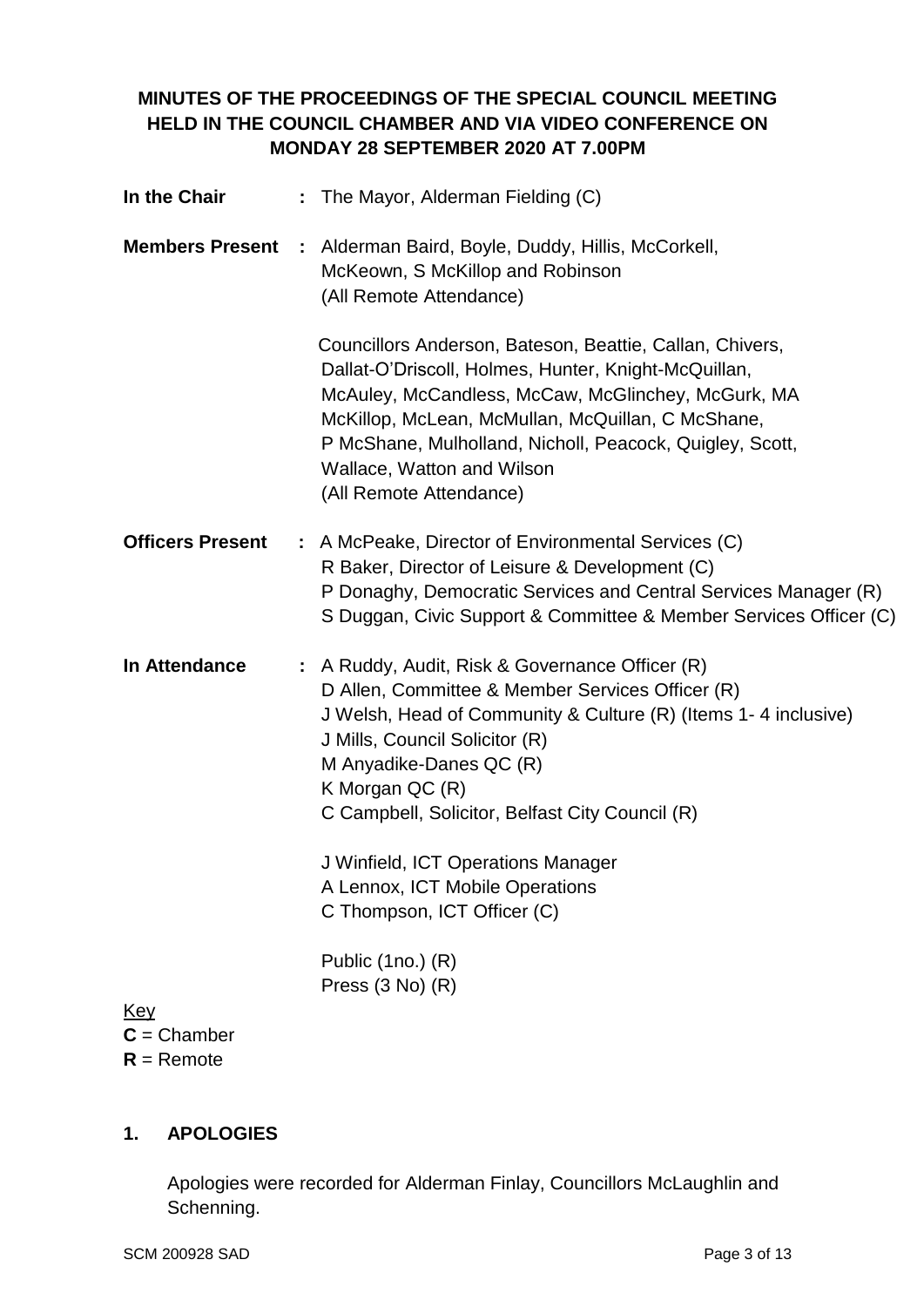### **2. DECLARATIONS OF MEMBERS' INTERESTS**

There were no Declarations of Interest.

The Mayor stated an addendum had been circulated on Friday, he considered it urgent business and under Standing Order 15(1).6, Council had been notified within 24hours of the meeting.

The Mayor advised the addendum would be considered next on the Order of Business.

#### **\* Councillor Bateson joined the meeting at 7.10PM.**

#### **3. NOTICE OF MOTION PROPOSED BY COUNCILLOR WILSON SECONDED BY COUNCILLOR MCCANDLESS (DATED 24 SEPTEMBER 2020)**

*'That this Council, having sustained prolonged allegations of fraud and corruption and subsequently an erosion of public confidence , now requests that any member alleging fraud or corruption on the part of any council officer, councillor or councillors, must immediately report their allegations to the Police Service of Northern Ireland. They must also furnish the PSNI with any evidence they have, or believe they have, to substantiate their allegation(s) and to fully co-operate in a full investigation by the PSNI who are the only competent authority to investigate such allegations.* 

Councillor Wilson spoke in support of the Notice of Motion.

Councillor Wilson stated Councils had additional challenges in relation to the Covid 19 pandemic, however Councillors had been inhibited in carrying out their functions, due to a campaign of allegations, which significantly inhibited the process of carrying out duties Councillors were elected to do.

Councillor Wilson stated all Elected Members and staff were expected to adhere to Standing Orders, policy, rules and structures that Council and Councillors operate within. Councillor Wilson advised if any were breached, corrective action must be taken, using the correct mechanisms available to Council as an organisation and individual elected representatives.

Councillor Wilson referred to claims referencing corruption and fraud in the organisation, he had not seen any evidence of it and if produced, the ability to deal with criminality would fall outside the remit of Council. Councillor Wilson advised any wrong doing or illegal activity suspected should be investigated by those competent to do so, the only mechanism was to contact the PSNI.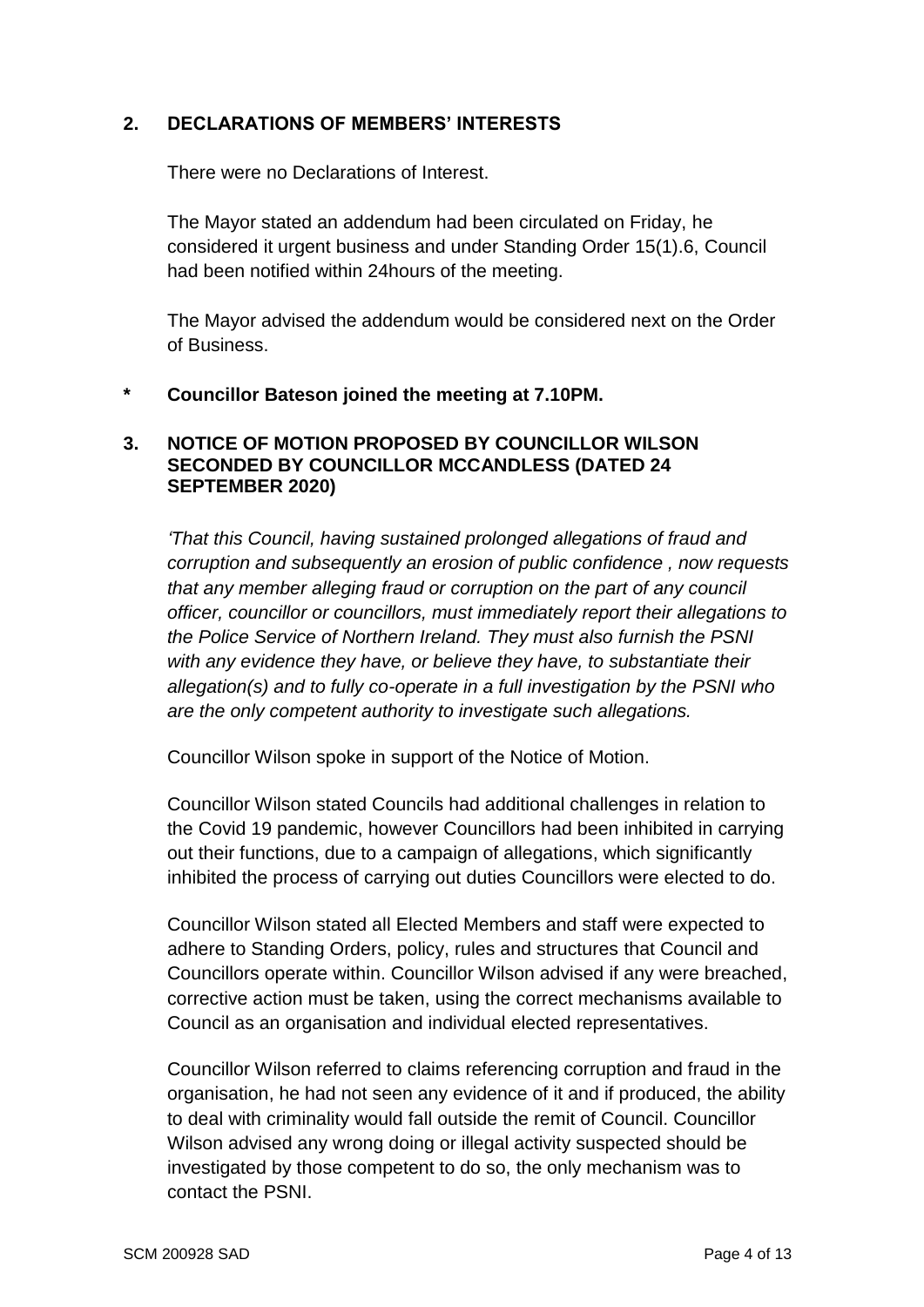Councillor Wilson stated he was left with no choice but to formally propose each and every one support his Notice of Motion and in doing so, support the rule of law and order and support the PSNI.

Councillor Wilson concluded, by presenting his Notice of Motion.

Alderman McCandless seconded the Notice of Motion, he stated;

*"Fraud, corruption - serious allegations which can only be investigated by the PSNI, the body who are authorised to do so and it is incumbent upon all Councillors sitting here this evening that if they have any evidence to the same - it should be taken to the PSNI.*

*These continual allegations of fraud and corruption are continuing to hinder the effective cooperation and efficient operation of this Council.*

*This issue must be dealt with tonight and I fully endorse what my colleague Councillor Wilson has proposed this evening and remind the members that we must support the rule of law and order."* 

Councillor Quigley sought clarification that Councillor Wilson and Councillor McCandless had read the information and files.

The Mayor advised Councillor Quigley the information was not available, he further advised discussion should be kept to the wording of the Notice of Motion.

Alderman Duddy raised a Point of Order 18.9, he advised anyone with information regarding corruption or fraud should report it immediately to the PSNI.

Councillor P McShane spoke against the motion referring to evidence over 22 days at a Judicial Review, numerous reports, a Special Council Meeting and Audit Committee meeting over 2 nights. Councillor P McShane queried the word malicious, stating that Council had a duty to investigate. Councillor P McShane stressed that there may be fraud.

Councillor Peacock stated any illegal activity should be reported to the PSNI. Councillor Peacock further stated responsibility also fell to Council to investigate thoroughly and proposed an amendment to the motion.

#### Amendment

Proposed by Councillor Peacock Seconded by Councillor Bateson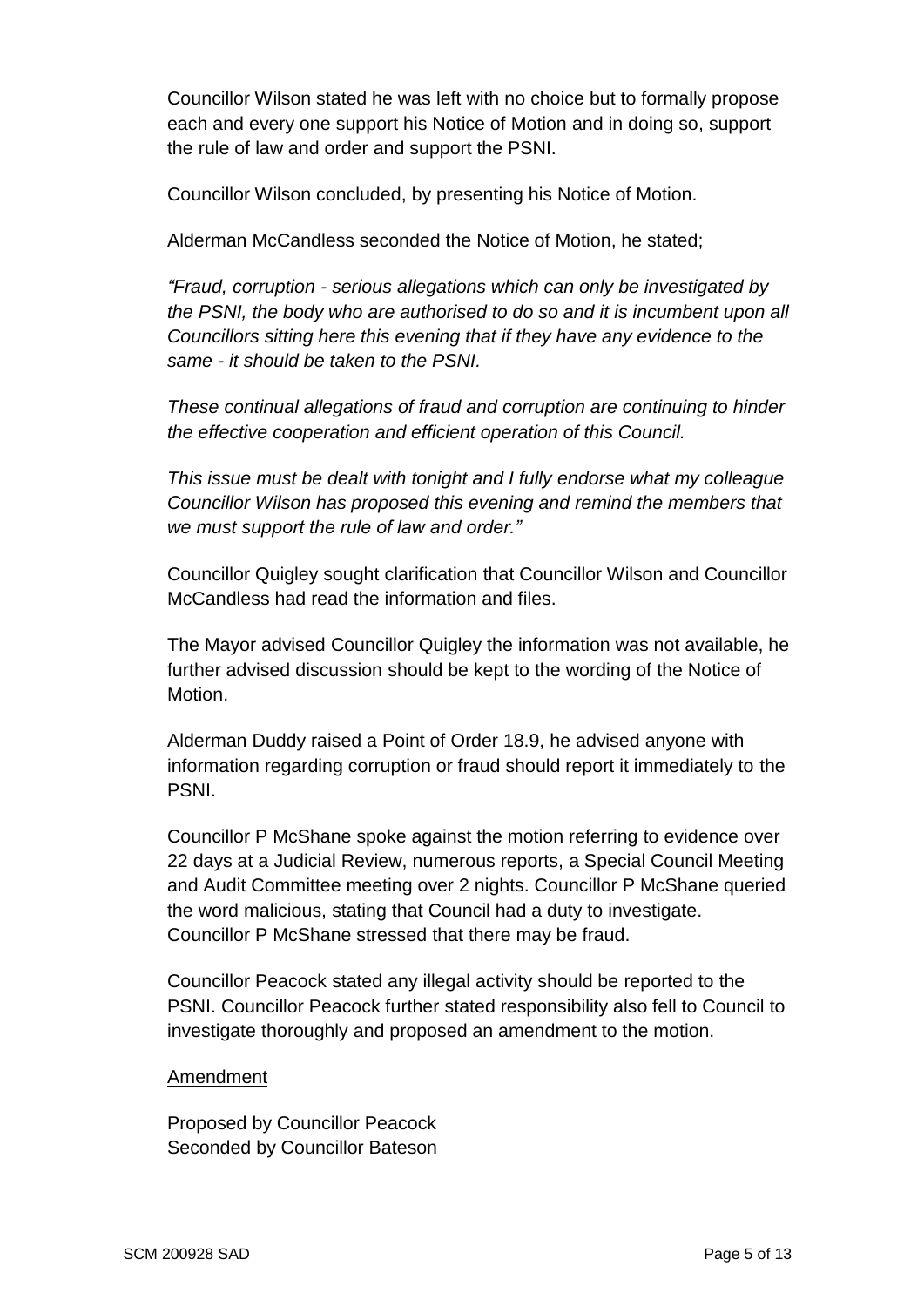- that this Council, having sustained prolonged allegations of fraud and corruption and subsequently an erosion of public confidence, now encourages that any member alleging fraud corruption or any illegality on the part of any council officer, councillor or councillors, must immediately report their allegations to the Police Service. They should also furnish the PSNI with any evidence they have, or believe that they have, and this must be conducted in tandem with any internal processes that the Council deems appropriate.

Following further discussion, Councillor Quigley requested a Recorded Vote.

The Mayor put the Amendment to the Council to vote.

12 Members voted For; 23 Members voted Against; 1 Member Abstained. The Mayor declared the Amendment lost.

| For (12)     | Alderman Boyle                                      |
|--------------|-----------------------------------------------------|
|              | Councillors Bateson, Beattie, Chivers,              |
|              | Dallat O'Driscoll, McCaw, McGlinchey, McGurk,       |
|              | McMullan, C McShane, Nicholl, Peacock               |
|              |                                                     |
| Against (23) | Alderman Baird, Duddy, Fielding, Hillis, McCorkell, |
|              | McKeown, S McKillop, Robinson                       |
|              | Councillors Anderson, Callan, Holmes, Hunter,       |
|              | Knight-McQuillan, McAuley, McCandless, McLean,      |
|              | McQuillan, Mulholland, Quigley, Scott, Wallace,     |
|              | Watton, Wilson                                      |
|              |                                                     |
| Abstain (1)  | <b>Councillor P McShane</b>                         |

#### Recorded Vote (Amendment)

The Mayor put the substantive Notice of Motion to the Council to vote.

Councillor P McShane requested a Recorded Vote.

20 Members voted For; 3 Members voted Against; 13 Members Abstained.

The Mayor declared the Notice of Motion carried.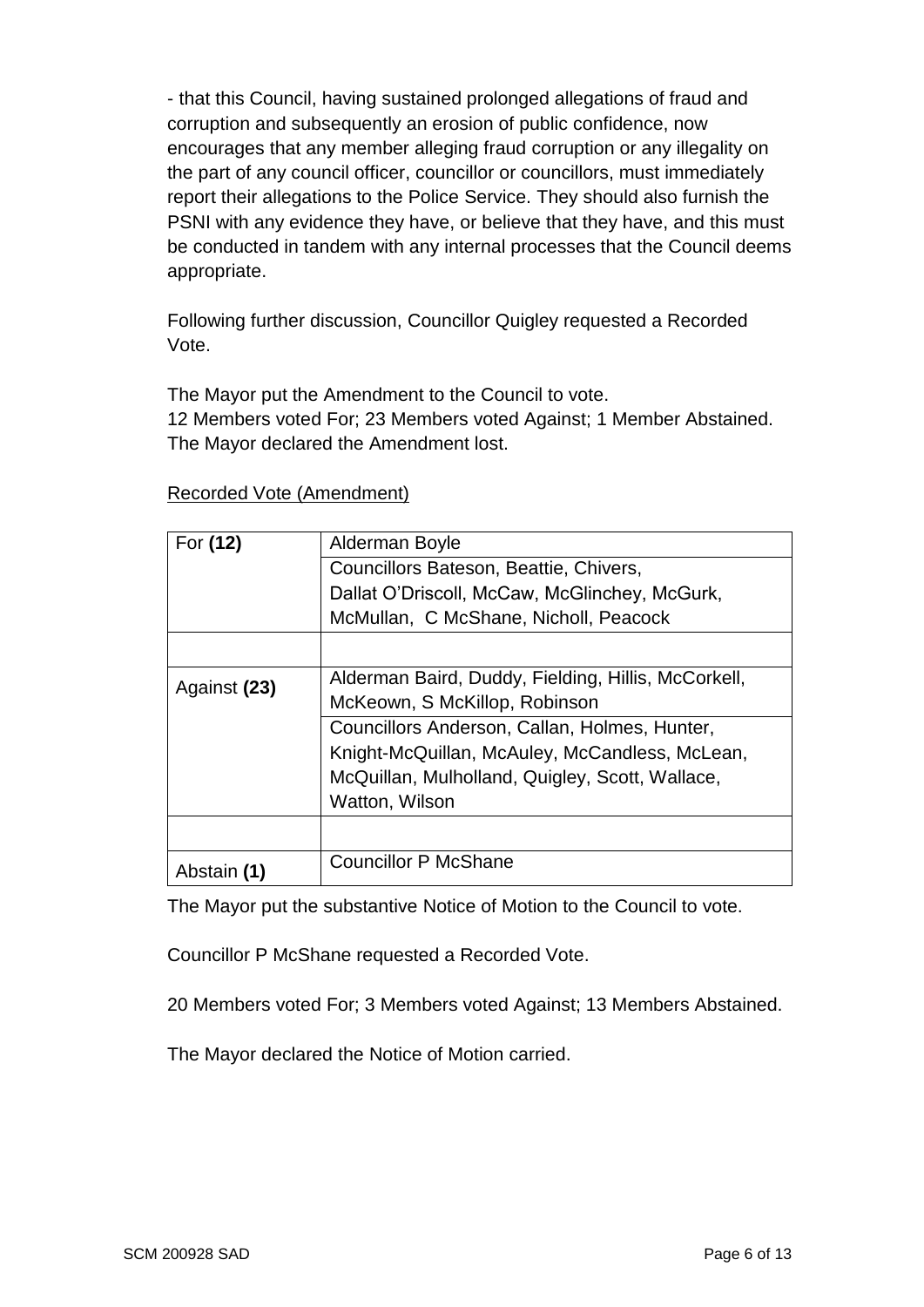### Recorded Vote

| For (20)     | Alderman Baird, Duddy, Fielding, Hillis, McCorkell, |
|--------------|-----------------------------------------------------|
|              | McKeown, S McKillop, Robinson                       |
|              | Councillors Anderson, Callan, Holmes, Hunter,       |
|              | Knight-McQuillan, McAuley, McCandless, McLean,      |
|              | Scott, Wallace, Watton, Wilson                      |
|              |                                                     |
| Against (3)  | Councillors P McShane, Muholland, Quigley           |
|              |                                                     |
| Abstain (13) | Alderman Boyle                                      |
|              | Councillors Bateson, Beattie, Chivers,              |
|              | Dallat O'Driscoll, McCaw, McGlinchey, McGurk,       |
|              | MA McKillop, McMullan, C McShane, Nicholl, Peacock  |

#### **4. NOTICE OF MOTION PROPOSED BY COUNCILLOR WILSON SECONDED BY COUNCILLOR MCCANDLESS (DATED 24 SEPTEMBER 2020)**

Councillor Wilson proposed the Notice of Motion:

*That this council has been aware for some time that allegations have been made in the Council Chamber and on social media insinuating some Councillors are involved or complicit in some form of 'cover up'. These accusations are in relation to the allegations of fraud and corruption which are being maliciously levelled at senior management. Any member who feels they are being maliciously maligned in this way should be able to avail of legal advice in relation to such allegations. This council should therefore permit members who feel they have been subjected to these allegations the benefit of legal advice at this Councils expense and furthermore if legal action is warranted this council permits the member(s) to proceed with such action at the Council's expense. This Council has already set a precedent by paying legal costs for another Councillor'.* 

Councillor McCandless seconded the Notice of Motion and stated his support:

*"For the past few years, serving as a Councillor on Causeway Coast and Glens Borough Council has been extremely difficult due to the allegations of fraud and corruption in this Council. These allegations of fraud and corruption have been bandied about in this Chamber, picked up upon by the news media and for months now there has been open vilification of certain councillors on social media, accusing them of being complicit in a cover up of fraud and corruption.*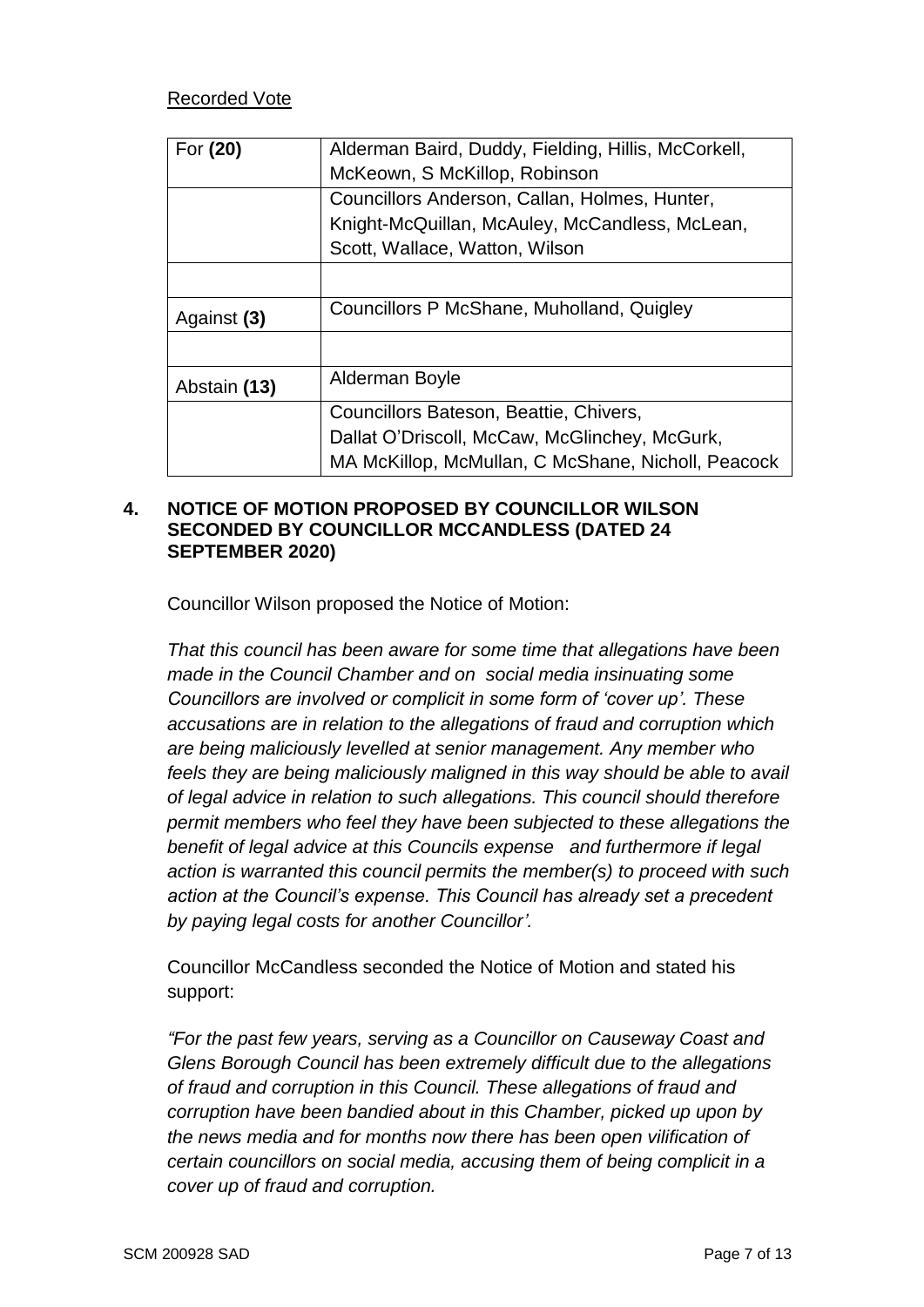*I have been reminded of my obligations and duties as a Councillor as published in the Northern Ireland Local Government Code of Conduct for Councillors :-*

*4.2 " You must not conduct yourself in a manner which could reasonably be regarded as bringing your position as a Councillor, or your Council into disrepute. "*

*Reminded of this I have felt ashamed that under a duty of care to our Council officers I have not spoken out before this. The greater good should be the priority, but many of us have remained silent because we don't want to cause offence; but when persons or indeed the team is headed down a dangerous path it is selfish to put your own need to be comfortable above the needs of others and by remaining silent you could be harming the people you need to help.*

*The worst case scenario I face this evening is that some of you may disagree with me on this, but at least I have brought the issue to the forefront of council.*

*The stress that has been placed on those Councillors who have been openly accused on social media and within this Chamber over the past months has been clearly damaging to them, not only for their physical well being and mental health, but reputational damage in connection with their ability to perform their roles could be undoubtedly construed as intimidation, bullying or harassment. These allegations have gone beyond what would be termed as robust challenging.*

*This constant verbal barrage of fraud and corruption has no doubt left many of our Councillors in Council having been deeply hurt, feeling unappreciated, worthless and certainly not feeling valued or respected. The discrediting damage which has been done to this Council is incalculable. Sitting here this evening as a Councillor I should not be feeling vulnerable, yet I am aware that every word I say is being dissected, analysed, inspected, examined, investigated, even possibly recorded - you are waiting for your words to be turned and used against you, and allegations in turn made against Councillors who have faith in our Senior Officers.*

*I wish to represent the Ward I have been elected to, to work in collaboration with my fellow councillors for the betterment of all the citizens of this Borough and be that bridge between the community and the functioning of Council, as I am sure the majority of you do.*

*I need to work in an atmosphere of openness and trust, not constantly under the fear of the next meeting where good relationships are being destroyed and feeling branded and marginalised.*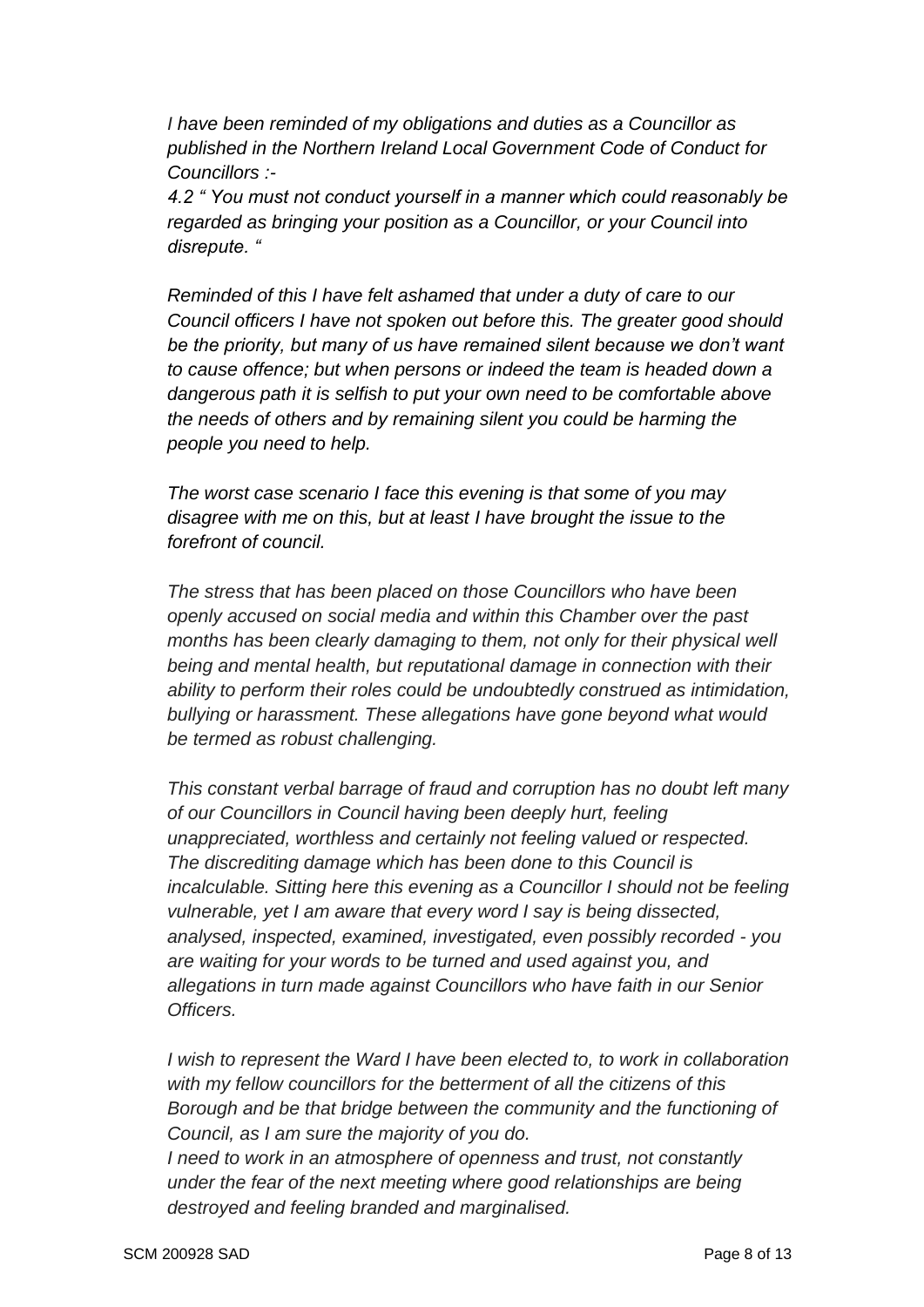*This is why (reluctantly) I have brought this NOM forward this evening due to the concerted abuse which is being levelled at certain Councillors in this Chamber.*

*Those involved in those remarks are failing in their requirements to abide by the code of conduct."* 

Councillor P McShane requested Legal Advice on the Notice of Motion stating he considered it was not a good use of ratepayers' money and queried whether the motion had been tested legally.

Councillor Dallat O'Driscoll considered in the interests of transparency and cost effective governance, to look into Indemnity Insurance targeted at Councillors and potentially libellous claims.

Alderman Boyle advised Facebook had a polarising effect, she felt it was important to listen and debate. Alderman Boyle felt uncomfortable with the word 'malicous', she felt Council had tensions on issues, apart from this issue.

The Mayor advised Council would be required to move '*In Committee'* to obtain Legal advice.

### **MOTION TO PROCEED '***IN COMMITTEE'*

Proposed by Councillor Callan Seconded by Alderman McCorkell and

**AGREED** – that Council move '*In Committee'*

**The information contained in the following items is restricted in accordance with Part 1 of Schedule 6 of the Local Government Act (Northern Ireland) 2014.**

#### **\* Press, Public left the meeting at 7.58PM.**

Legal advice was provided in relation to Members' queries by the Solicitor in attendance.

Councillor Quigley stated she was not comfortable with the word 'malicious'. Councillor Quigley stated she did not wish to have seen or heard what she did, she had been investigated by NIPSO and was happy to stand over her comments.

Councillor Peacock advised there was clear reference to defamation and insinuations, she felt the use of the word 'malicious' was not needed, that there was predetermination and the Notice of Motion not something she could support.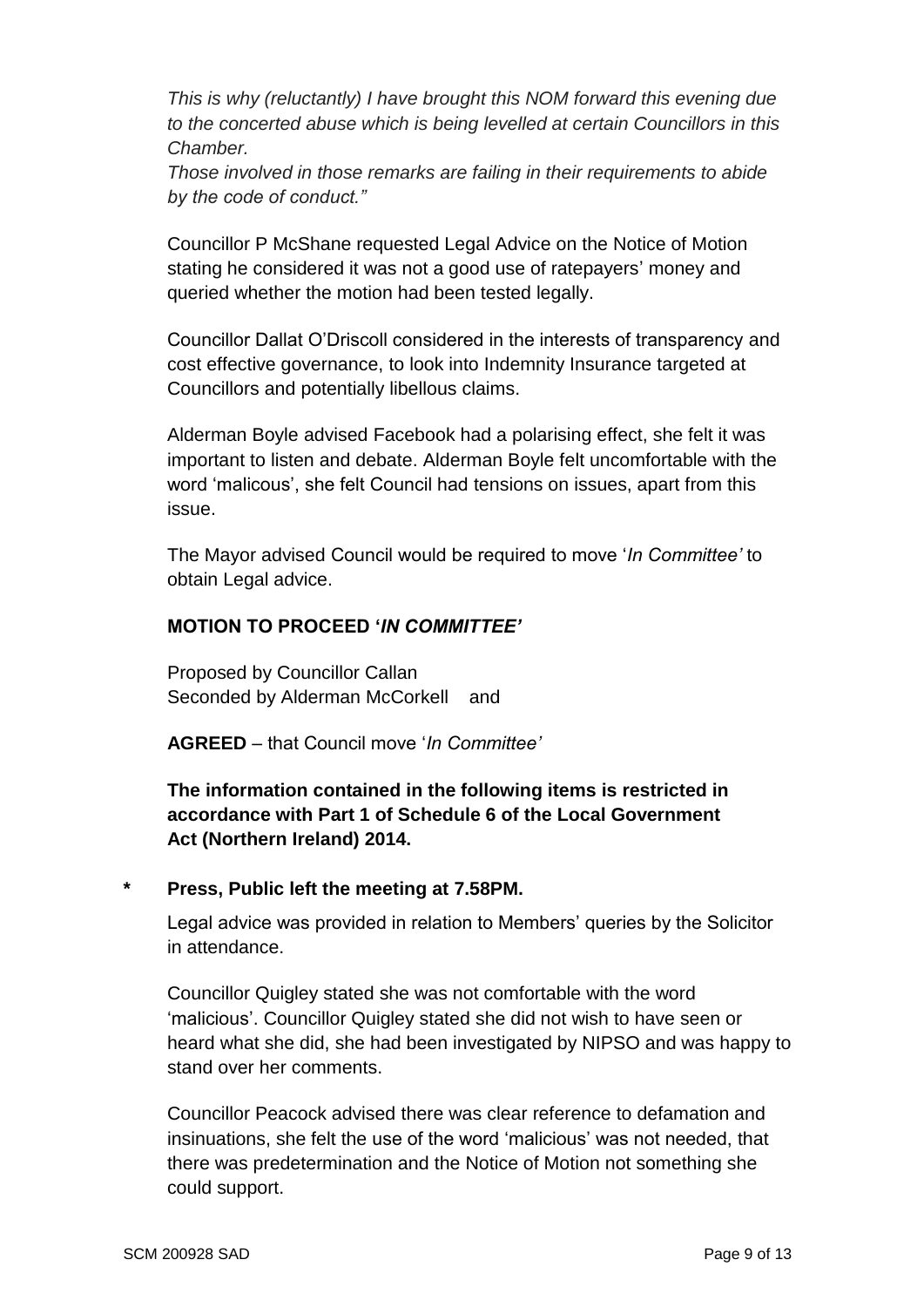Councillor McCandless stated there were key words, subjected to allegations of fraud and corruption, as a Councillor he felt maligned and referred to the Code of Conduct Point 7.

Councillor Callan requested a recess prior to the vote.

The Mayor declared a recess at 8.08PM.

### **\* The meeting reconvened at 8.19PM.**

Councillor Wilson stated he wished to amend his Notice of Motion, if Members felt adrift, and not afforded the level of protection and cover others in the organisation had. He advised the spirit was some form of security against allegations levelled against Members, he advised people would not come forward to represent citizens in the Borough.

Proposed Councillor Wilson Seconded by Councillor McCandless

- That this Council has been aware for some time that allegations have been made in the Council Chamber insinuating some Councillors are involved or complicit in some form of 'cover up'. These accusations are in relation to the allegations of fraud and corruption which are being levelled at senior management. Any member who feels they are being maligned in this way should be able to avail of legal advice in relation to such allegations. This Council should therefore permit members who feel they have been subjected to these allegations the benefit of legal advice at this Councils expense.

Following further queries in relation to legal advice Councillor Quigley requested a Recorded Vote.

The Mayor put the Notice of Motion, as amended, to the Council to vote. 17 Members voted For; 16 Members voted Against; 3 Members Abstained. The Mayor declared the Notice of Motion, as amended, carried.

| For (17)     | Alderman Duddy, Fielding, Hillis, McCorkell, S McKillop,<br>Robinson                                                      |
|--------------|---------------------------------------------------------------------------------------------------------------------------|
|              | Councillors Anderson, Callan, Holmes,<br>Knight-McQuillan, McAuley, McCandless, McLean,<br>Scott, Wallace, Watton, Wilson |
|              |                                                                                                                           |
| Against (16) | Alderman Boyle                                                                                                            |

# Recorded Vote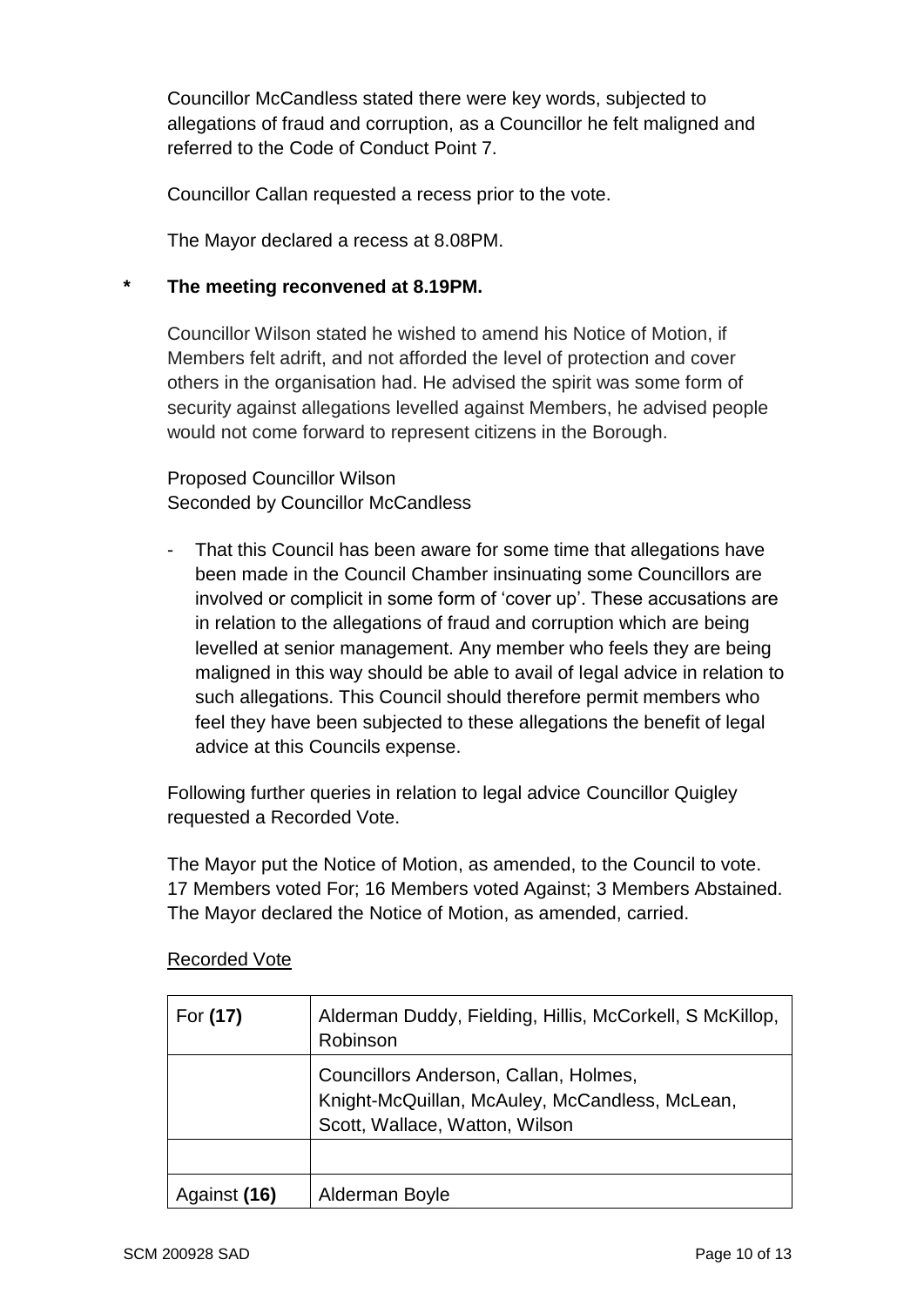|             | Councillors Bateson, Beattie, Chivers, Dallat O'Driscoll,<br>McCaw, McGlinchey, McGurk, MA McKillop, McMullan,<br>C McShane, P McShane, Mulholland, Nicholl, Peacock,<br>Quigley |
|-------------|----------------------------------------------------------------------------------------------------------------------------------------------------------------------------------|
|             |                                                                                                                                                                                  |
| Abstain (3) | Alderman Baird, McKeown                                                                                                                                                          |
|             | <b>Councillor Hunter</b>                                                                                                                                                         |

# **5**. **LEGAL OPINION IN THE MATTER OF A CALL IN REQUESTS IN RESPECT OF TWO DECISIONS OF THE COUNCIL MEETING DATED 3 DECEMBER 2019**

Confidential report, previously circulated.

The Mayor put reconsideration of the decision to Council to vote.

**5.1** *That consideration is deferred to a special council meeting; that standing orders are waived to allow the independent member to address council and G Ireland invited to attend.*

13 Members voted For; 20 Members voted Against; 3 Members Abstained.

The Mayor declared reconsideration of the decision lost.

The Mayor moved to the second decision put for reconsideration.

**5.2** *That Council accept the report produced by Moore NI and the terms of Reference that they were working under, as set out.*

Councillor P McShane advised the document was required to be fully debated and not shut down. Councillor P McShane stated the report had identified procedures and policies that should have been in place since the inception of Causeway Coast and Glens Borough Council. Councillor P McShane stated that Council should not accept the report.

Councillor P McShane requested a Recorded Vote.

Councillor Peacock stated debate had taken place at the Audit Committee, any failure was not the outcome intended. Councillor Peacock stated Sinn Féin's position and she referred to paragraph 55 of the 'Call In', that the report be accepted based on its limitations, in addition to a forensic audit as the Audit Committee intended.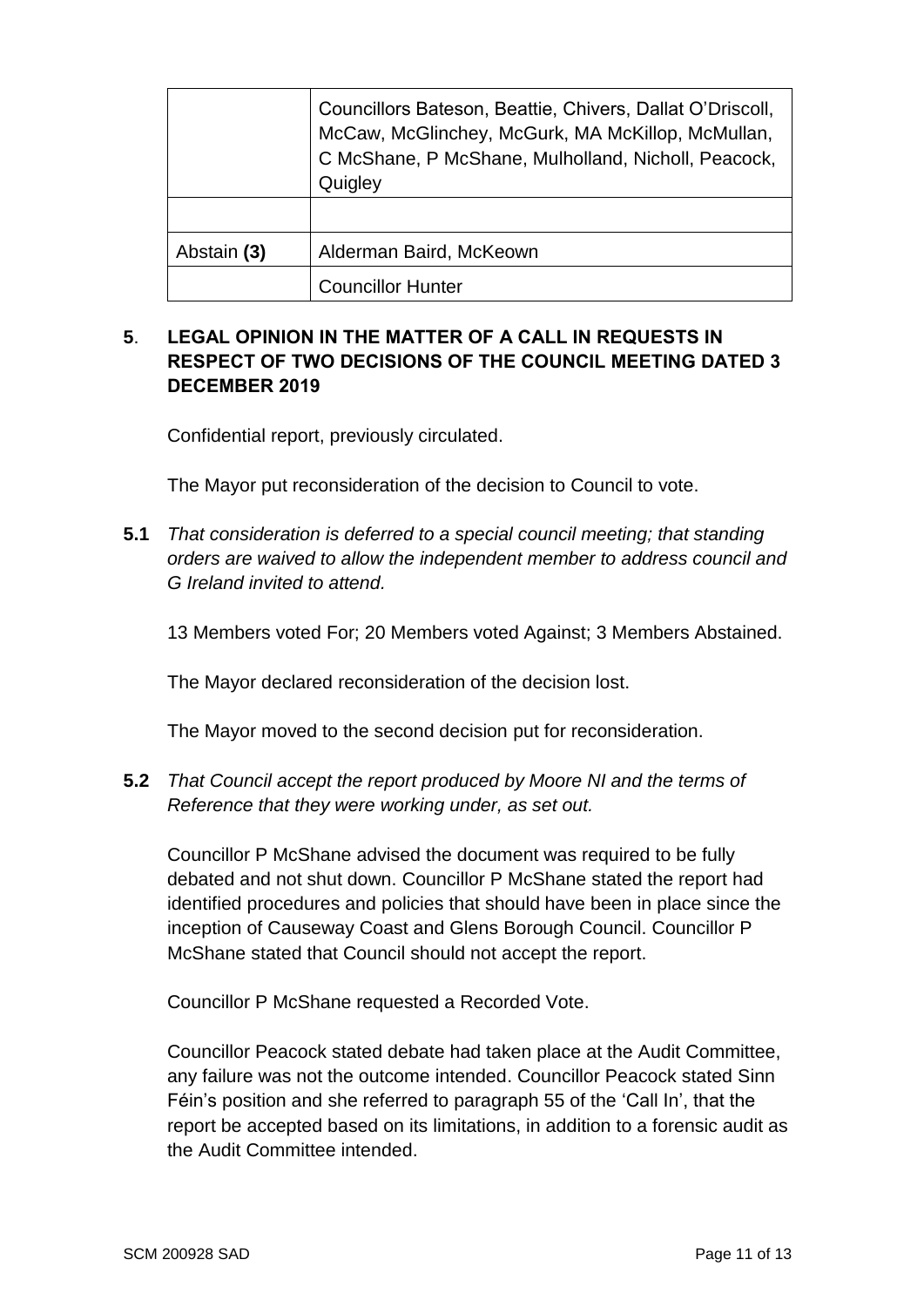Councillor Quigley noted that a Member whom put their name to the 'Call In' was not present at the 3-4hour meeting discussion, she stated the Terms of Reference were not right. Councillor Quigley concurred with Councillor Peacock.

The Mayor put reconsideration of the decision to Council to vote. 30 Members voted For; 6 Members voted Against; 0 Members Abstained. The Mayor declared reconsideration of the decision carried.

### Recorded Vote

| For (30)    | Alderman Baird, Boyle, Duddy, Fielding, Hillis,      |
|-------------|------------------------------------------------------|
|             | McCorkell, McKeown, S McKillop, Robinson             |
|             | Councillors Anderson, Bateson, Callan, Chivers,      |
|             | Holmes, Hunter, Knight-McQuillan, McAuley,           |
|             | McCandless, McCaw, McGlinchey, McGurk, McLean,       |
|             | McMullan, C McShane, Nicholl, Peacock, Scott,        |
|             | Wallace, Watton, Wilson                              |
| Against (6) | Councillors Beattie, Dallat O'Driscoll, MA McKillop, |
|             | P McShane, Mulholland, Quigley                       |

# **6. LEGAL OPINION IN THE MATTER OF A CALL IN REQUEST IN RESPECT OF A DECISION OF THE COUNCIL DATED 4 FEBRUARY 2020**

Confidential report, previously circulated.

*"That this Council agrees to appoint independent consultants specialising in management assessment and takes immediate steps to advertise, interview and appoint a fully external independent forensic auditor. Such consultants to prepare an independent report and present to Council within 3 months. This review will look at performance review and measures, at every level of the organisation a root and branch review, in the interests of transparency and public confidence."*

The Mayor put reconsideration of the decision to Council to vote. 15 Members voted For; 20 Members voted Against; 1 Member abstained.

The Mayor declared reconsideration of the decision lost.

# **MOTION TO PROCEED '***IN PUBLIC'*

Proposed by Councillor Callan Seconded by Councillor Quigley